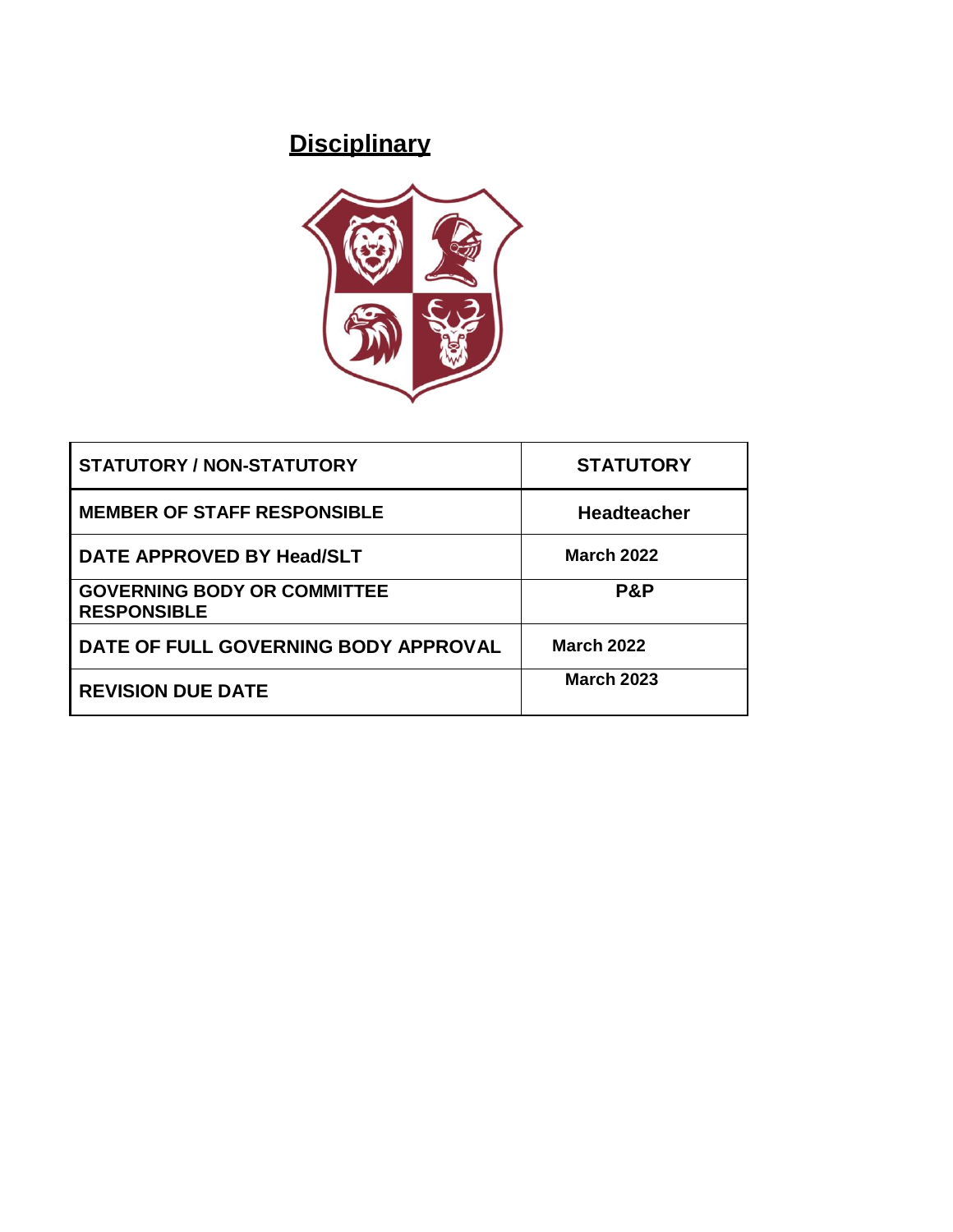### **1. Purpose**

The School expects all employees to display the highest standards of conduct and behaviour. Employees are expected to demonstrate these standards when carrying out their role and to follow the rules, policies and procedures at all times.

The School is committed to assisting employees to achieve the required standards of conduct and behaviour. The School will provide employees with the necessary information, advice, support and encouragement. The School has a code of conduct which provides a framework within which it is expected employees will work.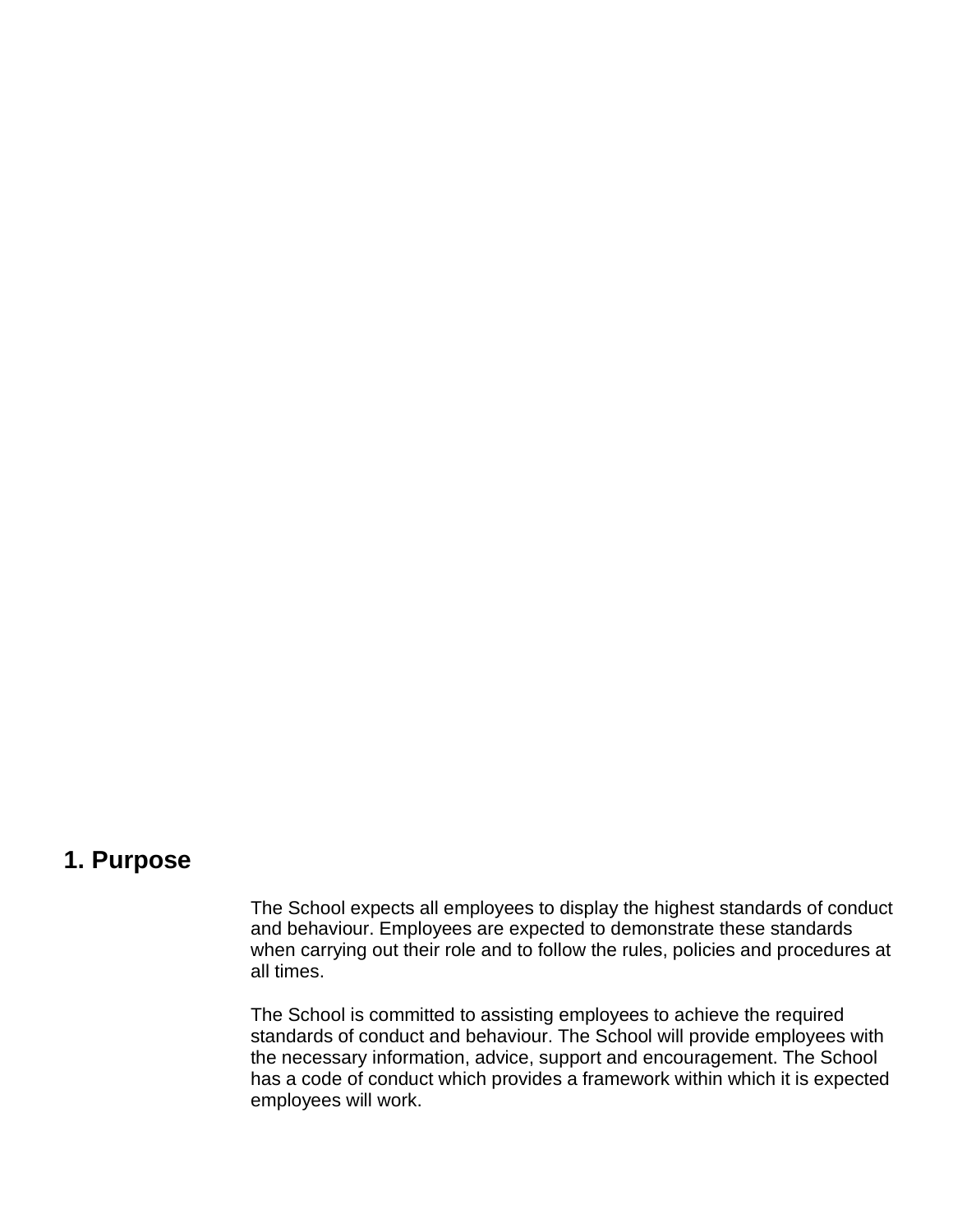There may be circumstances when an employee's conduct and behaviour does not meet the School's expectations. There are examples of inappropriate conduct and behaviour in Appendices One and Two of the How to Guide that accompanies the policy. In such cases, the School will take action and the Disciplinary policy defines the framework for the approach that will be taken.

When applying the Disciplinary policy, the School will treat the employee reasonably, consistently and fairly.

## **2. Scope**

| The policy and the how to<br>guide apply to:        | Teachers including Leadership, Upper<br>Pay Range, Main Pay Range and<br><b>Unqualified Teachers</b><br><b>Support Staff.</b> |
|-----------------------------------------------------|-------------------------------------------------------------------------------------------------------------------------------|
| The policy and the how to<br>quide do not apply to: | <b>Volunteers</b><br>Contractors<br>Agency workers.                                                                           |

This policy is non contractual and does not form part of any employee's terms and conditions.

Employees who have been subject to a TUPE transfer into the School may be excluded from this policy where they have transferred under a contractual policy. In such cases, the employee should refer to their contractual policies and procedures. Further advice must be sought from Education Personnel Services.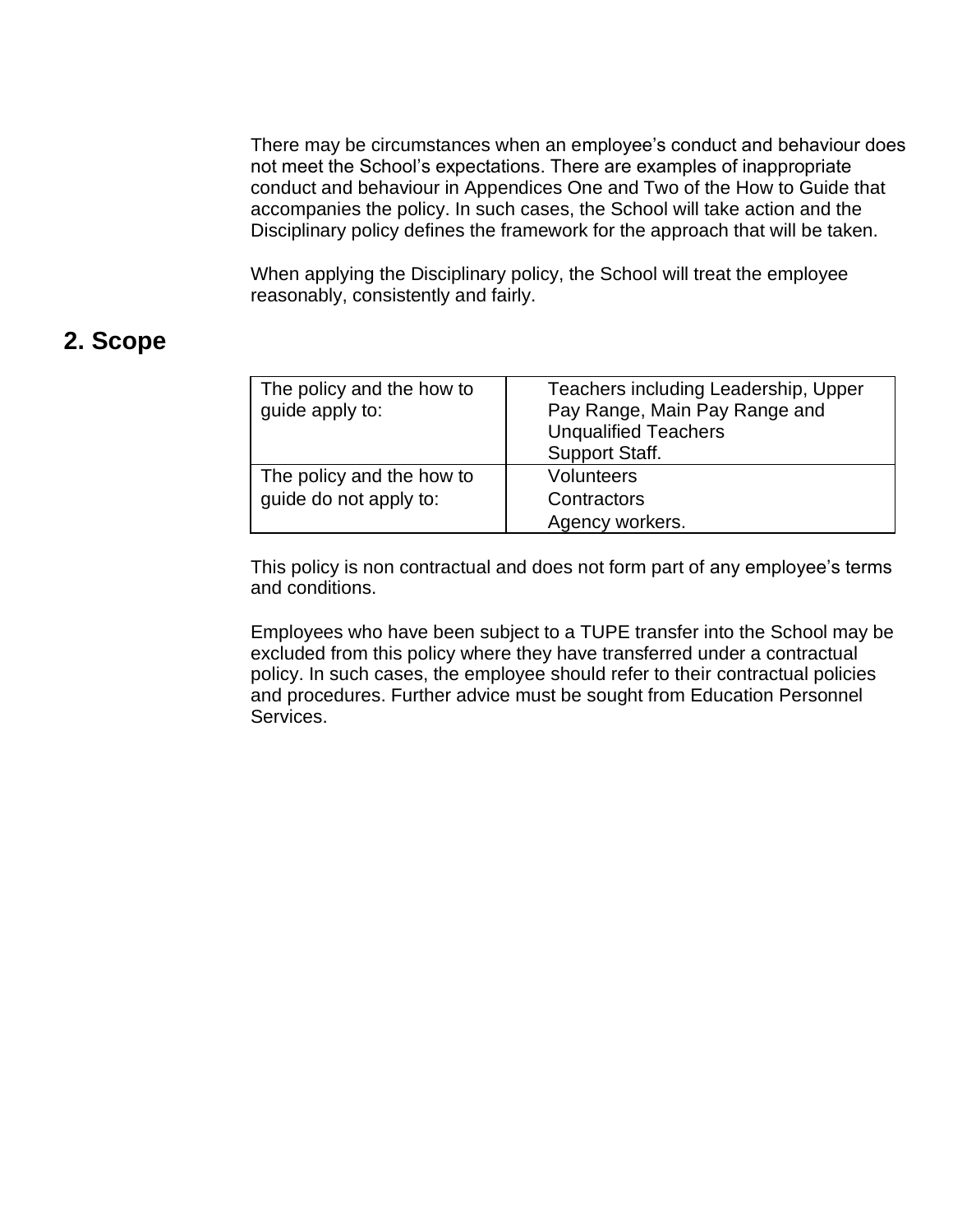Catholic schools have a separate disciplinary procedure produced by the Catholic Education Service which must be followed.

Employees are actively encouraged to contact their professional association/ trade union representative at the earliest opportunity to obtain advice and support at any point within this procedure.

The School expects all parties to maintain confidentiality throughout the application of the policy.

## **3. Managing a disciplinary matter**

**Definitions Misconduct** - is an act of either wilful or negligent conduct, behaviour or omission. **Gross misconduct** - is an act of misconduct which is so serious in nature that it fundamentally damages the employment relationship and justifies dismissal without notice. **Initial** All disciplinary matters must have an initial assessment. **assessment** If the initial assessment identifies a safeguarding concern, then the appropriate manager must follow Hampshire's child protection procedures. Advice must be sought from Education Personnel Services. The principles of safeguarding apply. This initial assessment will determine whether any further action is required. It is not part of any formal investigation. A record must be made of the initial assessment. **Policy stages and** The possible stages are: **principles** informal stage investigation formal stage hearing – may result in dismissal appeal after formal stage hearing. The appropriate manager must establish the immediate circumstances by carrying out an initial assessment, prior to commencing any further action under this policy

Any disciplinary matter will be addressed promptly, fairly and proportionately.

Wherever possible and appropriate minor disciplinary issues should be dealt with informally.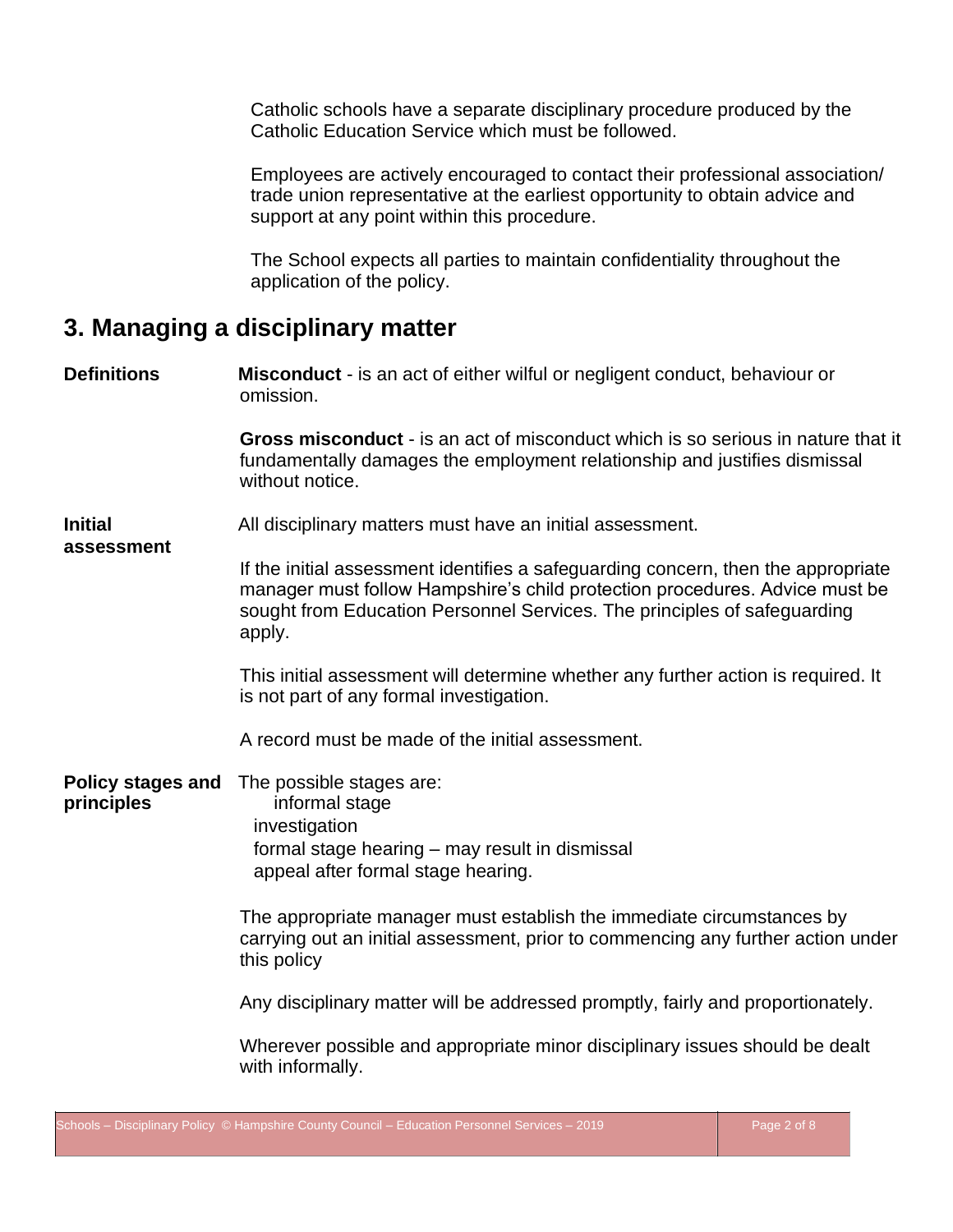Education Personnel Services must be advised of all formal disciplinary concerns.

## **4. Informal stage**

#### **Reference must be made to the How to Guide – Disciplinary for the full procedural information.**

**Informal stage** The initial assessment may identify that the disciplinary matter is minor or can be addressed informally. In such cases, the appropriate manager must discuss the matter promptly with the employee by having an informal discussion. **Right of** The employee is not usually represented/ accompanied at any discussions **representation** within the informal stage of the policy. There may be circumstances when the employee asks to be represented. This can be by a professional association/ trade union representative or a work colleague. Consideration should be given to any requests. This should be accommodated where it does not cause a delay to the process. **Outcome(s) of** The appropriate manager must decide on the outcome. **the informal stage** Further information obtained during a discussion at the informal stage may mean the disciplinary matter needs to be reassessed and may require formal action. A record must be made of each discussion. The manager must: seek to agree the record with the employee if possible share the record with the employee keep a copy on the employee's personnel file.

# **5. Formal stage**

#### **Reference must be made to the How to Guide – Disciplinary for the full procedural information.**

**Investigation** An investigating officer appropriate to the circumstances of the case will be appointed by the School.

> The investigating officer is responsible for the investigation into the disciplinary matter. The purpose of the investigation is to establish the facts and the required course of action.

The investigation must be unbiased, proportionate and fair. It must be undertaken as a matter of priority.

On completion of the investigation, the investigating officer will recommend whether:

there is no case to answer the case proceeds to a formal hearing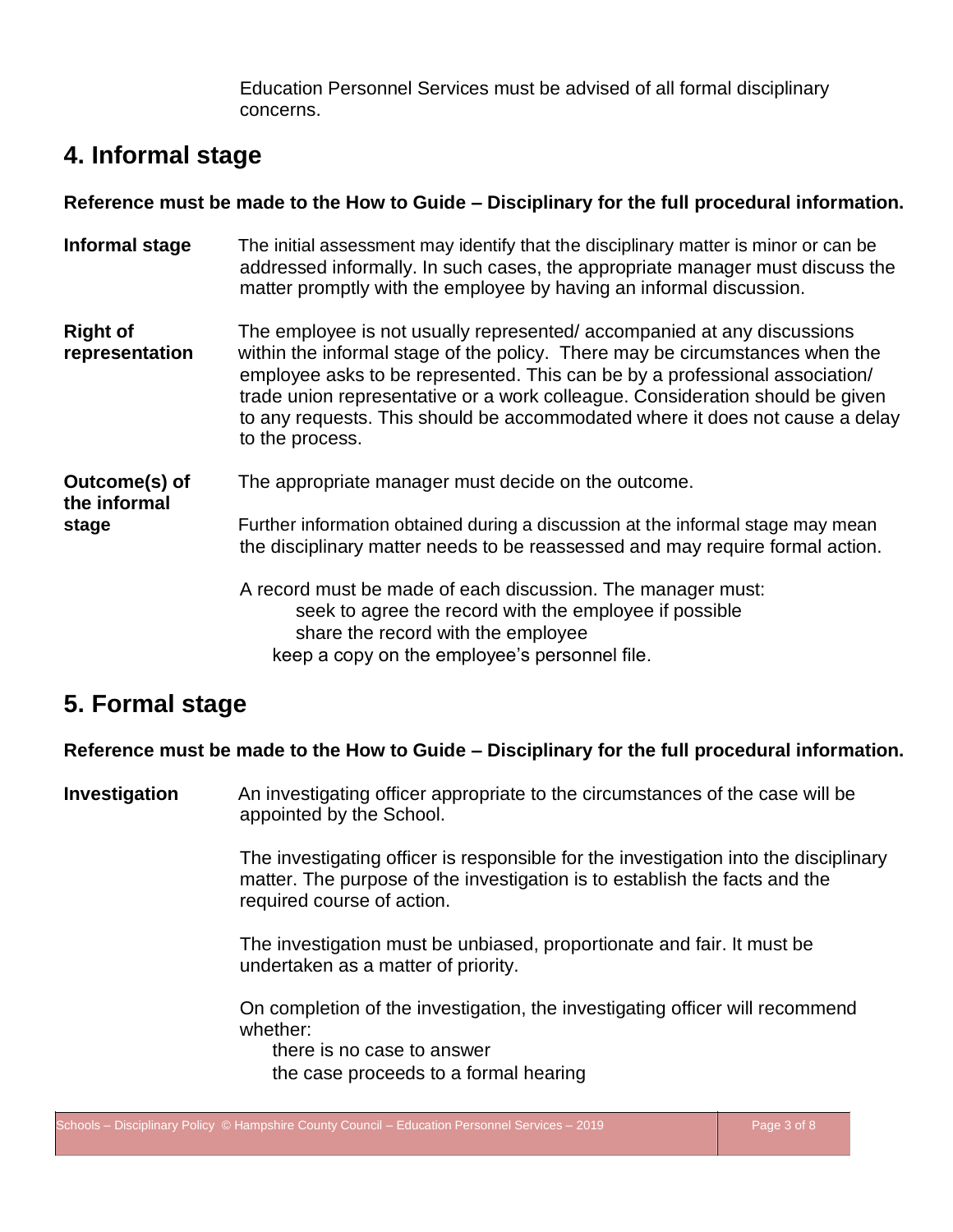alternative action is more appropriate.

<span id="page-5-0"></span>

| <b>Formal stage</b><br>hearing         | At the formal stage, the employee must be invited to attend a hearing.                                                                                                                                                                                              |
|----------------------------------------|---------------------------------------------------------------------------------------------------------------------------------------------------------------------------------------------------------------------------------------------------------------------|
| <b>Hearing</b><br>arrangements         | The employee must be invited in writing to attend the hearing.                                                                                                                                                                                                      |
|                                        | The letter must give the employee <b>7 working days'</b> notice of the hearing.                                                                                                                                                                                     |
| <b>Formal record of</b><br>the hearing | A formal record must be taken during the hearing. This may be made by audio<br>recording the hearing or by a note taker. It is the School's responsibility to make<br>the appropriate arrangements.                                                                 |
|                                        | If an audio recording takes place, a copy of the recording must be retained by<br>the School. The School must comply with all relevant retention and storage<br>requirements.                                                                                       |
|                                        | For governor hearings in maintained schools, there remains a legal requirement<br>to have a written record of the meeting of the Governor Committee.                                                                                                                |
| <b>Alternative date</b>                | The School expects that the employee and their representative will make all<br>reasonable efforts to attend the first scheduled hearing date and time.                                                                                                              |
|                                        | If this is not possible, the employee may propose an alternative date and/or<br>time. This should be within 5 working days of the original hearing.                                                                                                                 |
|                                        | The hearing will then be rescheduled.                                                                                                                                                                                                                               |
| <b>Sharing of</b><br>information       | The investigating officer and employee are required to exchange all relevant<br>papers and supporting evidence in advance of the hearing. Management<br>documents will be supplied to the employee with the invitation letter.                                      |
|                                        | The employee or their representative must submit all relevant papers and<br>supporting evidence to arrive with the chair at least 3 working days before a<br>hearing.                                                                                               |
| <b>Right of</b><br>representation      | The employee has the right to be represented/accompanied at a formal stage<br>hearing or appeal hearing. This can be by a professional association/trade<br>union representative or a work colleague. The right to be accompanied is limited<br>to one person only. |
|                                        | It is the employee's responsibility to:<br>arrange their own representative<br>liaise with their representative to agree the formal hearing or appeal<br>hearing date and time<br>advise management of the representative's details.                                |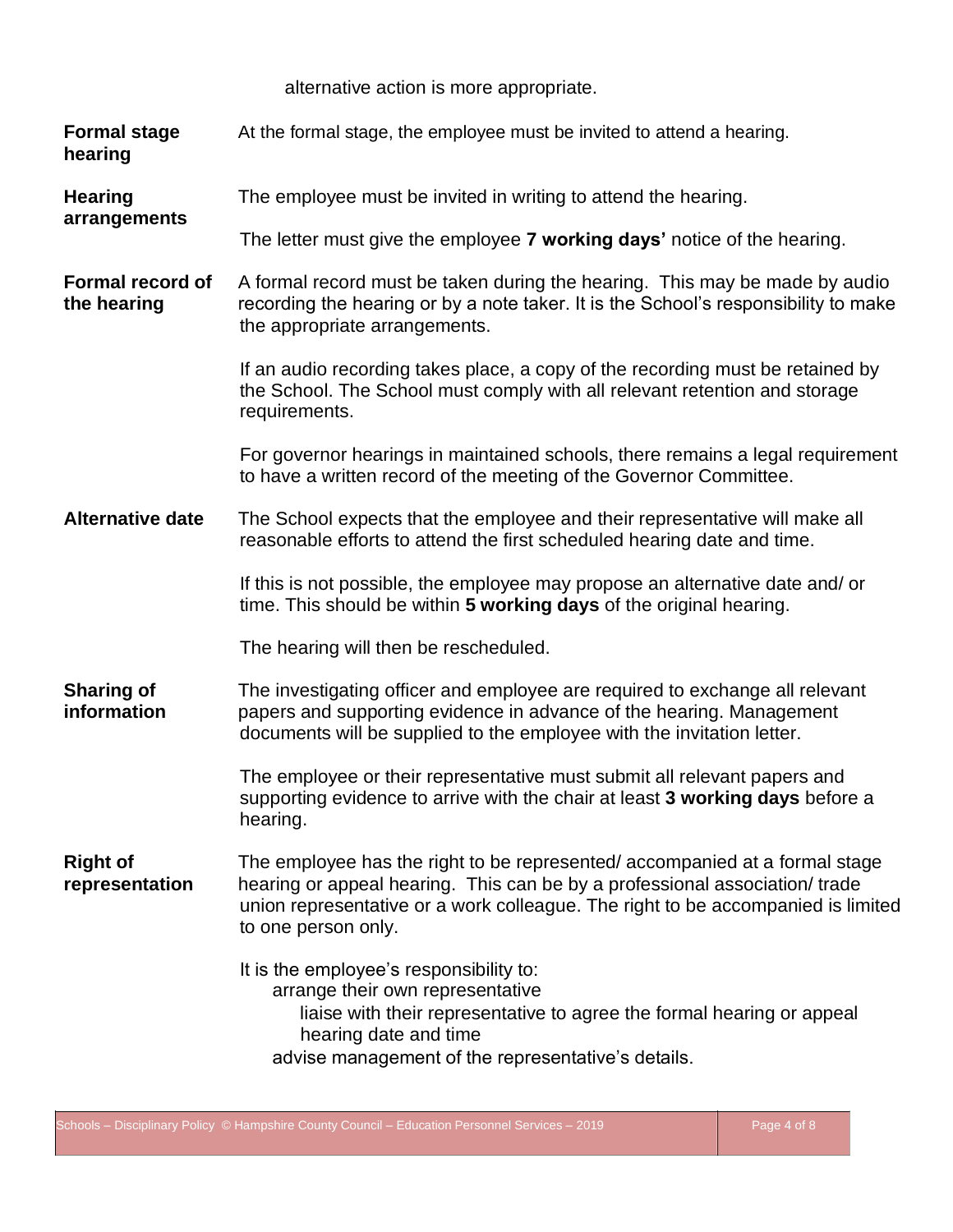There is no right to legal representation at any stage of this policy.

#### **Attending formal** If the employee is not well enough to attend the hearing, it may be deferred until **hearings** they are able to attend. A hearing will not be deferred indefinitely because the employee is unable to attend.

**Outcome of a** The Headteacher/ Governors' Disciplinary Committee must fully consider all **formal hearing** evidence presented. The Headteacher/ Governors' Disciplinary Committee must decide whether the misconduct/ gross misconduct is proven and if so how it will be managed and whether to apply a sanction.

A written warning may be issued and this can be:

a first written warning of up to 12 months unless a longer period is justified OR

a final written warning of up to 24 months unless a longer period is iustified

**For employees with less than two years service -** a final written warning of between 12 – 24 months.

At a formal hearing the employee may be dismissed on the grounds of conduct.

The Headteacher/ Governors' Disciplinary Committee must confirm the outcome in writing within **5 working days** of the hearing. A copy of the outcome letter and any warning must be placed on the employee's personnel file.

If an employee is dismissed, any sums owing to the School from the employee will normally be deducted from their final pay.

**For summary dismissal only** - the dismissal will be without notice or pay in lieu of notice.

# **6. Appeal**

**Reference must be made to the How to Guide – Disciplinary for the full procedural information.**

**Appeal stage** The employee has the right to appeal against the outcome of a formal hearing.

**For employees with less than two years' continuous service** – the employee only has the right to appeal against a decision to dismiss. There is no right of appeal against a warning.

**Right of appeal** The employee must submit their appeal in writing. This must be within **10 working days** of the date of the letter confirming the outcome of the formal stage hearing. The letter must include the full reasons for the appeal.

> Following an appeal of a formal stage hearing, there is no further right of internal appeal.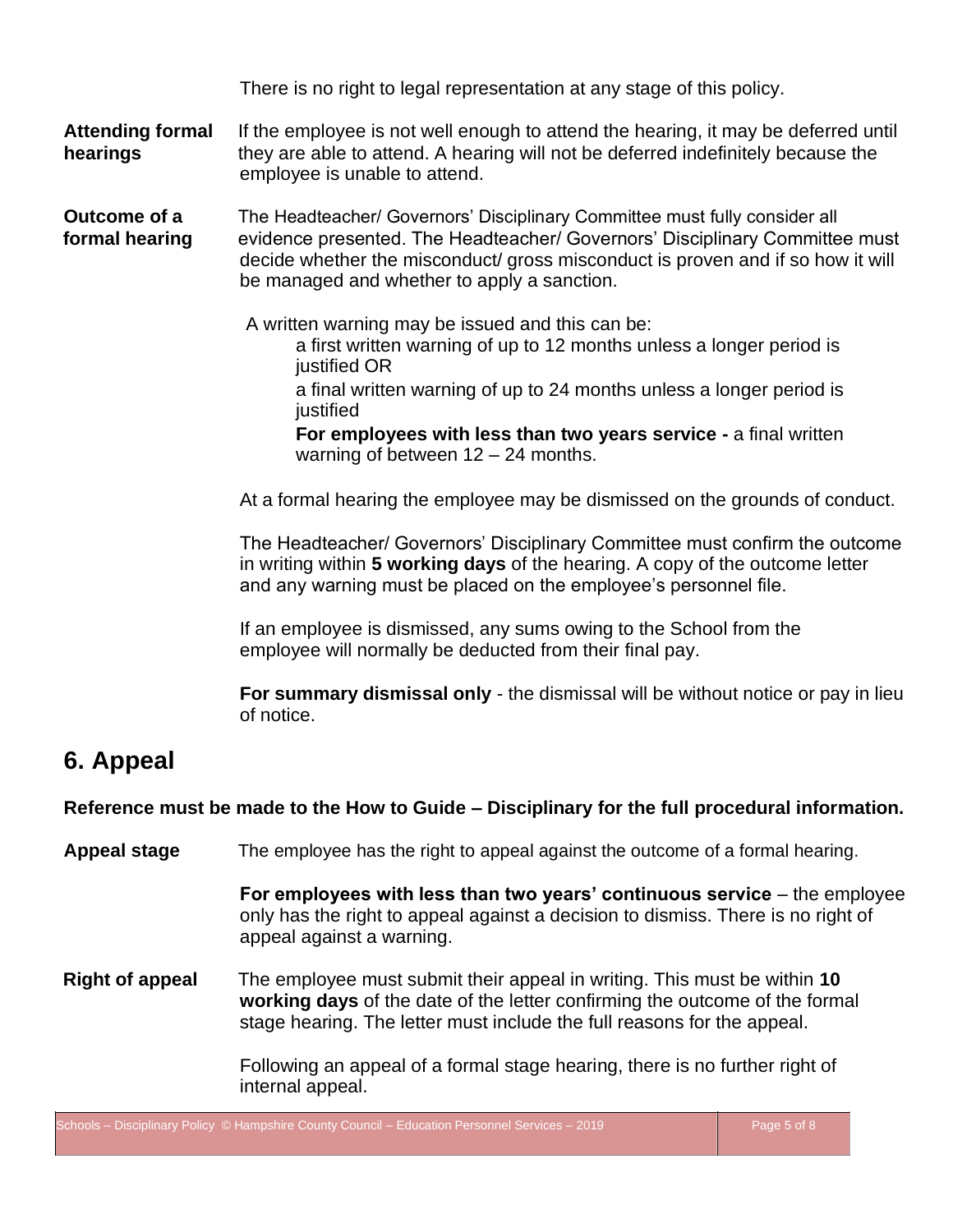| <b>Appeal hearing</b>                   | The employee must be invited to attend an appeal hearing. The employee must<br>be given a minimum of 7 working days notice of the hearing.                                                                        |  |
|-----------------------------------------|-------------------------------------------------------------------------------------------------------------------------------------------------------------------------------------------------------------------|--|
| <b>Alternative date</b>                 | The principles of alternative date will apply.                                                                                                                                                                    |  |
| <b>Sharing of</b><br>information        | The principles of sharing of information will apply.                                                                                                                                                              |  |
| <b>Right of</b><br>representation       | The principles of right of representation will apply.                                                                                                                                                             |  |
| <b>Outcome of the</b><br>appeal hearing | The Governors' Disciplinary Committee must fully consider all evidence<br>presented and decide on an outcome.                                                                                                     |  |
|                                         | The outcome cannot impose a higher sanction than issued at the formal hearing.                                                                                                                                    |  |
|                                         | The Governors' Disciplinary Committee must advise the employee of the<br>outcome at the appeal meeting unless otherwise agreed. The outcome must be<br>confirmed in writing within 3 working days of the hearing. |  |
|                                         | A copy of the outcome letter must be placed on the employee's personnel file.                                                                                                                                     |  |

### **7. Other policy requirements**

**Confidentiality** It is expected that all parties involved in the disciplinary process will maintain confidentiality as appropriate. This is both within and outside of the School (including social media).

> If any party does not maintain confidentiality further action may be taken under the Disciplinary policy.

**Right of** Employees are actively encouraged to contact their professional association/ **Representation** trade union representative at the earliest opportunity to obtain advice and support at any point within this procedure.

> The employee is not usually represented/ accompanied at any discussions within the informal stage of the policy. There may be circumstances when the employee asks to be represented. This can be by a professional association/ trade union representative or a work colleague. Consideration should be given to any requests. This should be accommodated where it does not cause a delay to the process.

> An employee can request to be accompanied at an investigation or suspension meeting by a professional association/ trade union representative or a work colleague. In such cases, this should normally be accommodated where it does not cause any unnecessary delay in scheduling the meeting.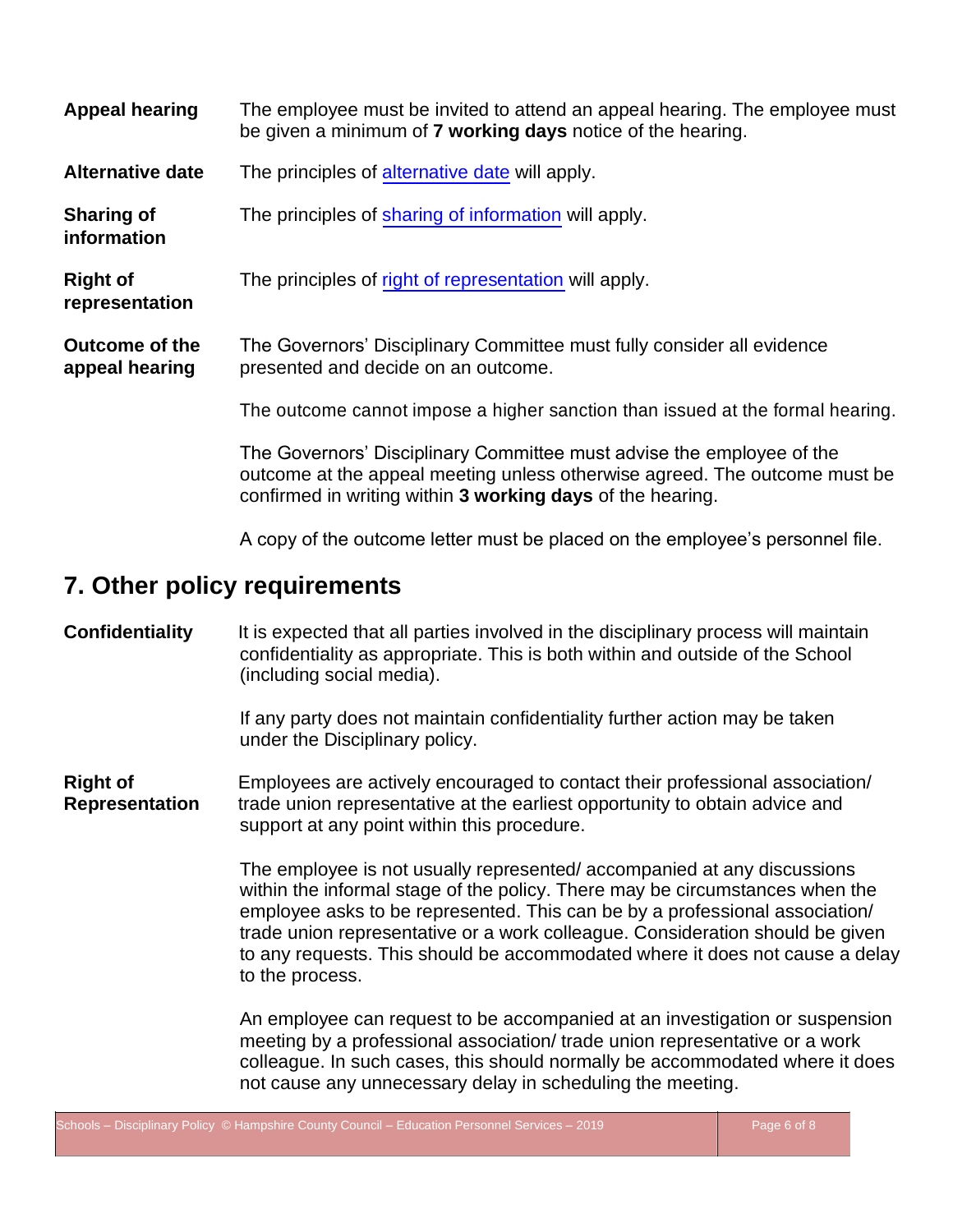The employee has the right to be represented/ accompanied at a formal stage hearing or appeal hearing. This can be by a professional association/ trade union representative or a work colleague. The right to be accompanied is limited to one person only.

It is the employee's responsibility to: arrange their own representative

liaise with their representative to agree the formal hearing or appeal hearing date and time

advise management of the representative's details.

There is no right to legal representation at any stage of this policy.

**Suspension or** Before making a decision about suspension or alternative arrangements, the **alternative** appropriate manager must seek advice from Education Personnel Services. **arrangements**

> Suspension or alternative arrangements are neutral and precautionary acts. They may be considered at any point during this policy, once the initial assessment and/ or investigation have established that the circumstances may be gross misconduct.

> The appropriate governance arrangements must be adhered to in deciding whether suspension or alternative arrangements are appropriate.

During suspension or alternative arrangements the employee must adhere to all relevant requirements.

Written confirmation of the decision regarding suspension must be provided to the employee.

Suspension or alternative arrangements must be regularly reviewed.

There is no right of appeal against the decision to suspend an employee.

**Criminal offences** Where an employee is subject to a criminal investigation, the Headteacher/ senior member of staff must contact the Lead Investigation Officer within the police authority. This is to ensure that any internal investigation will not obstruct the criminal investigation.

Advice must be sought from Education Personnel Services in this situation.

**Safeguarding** Any allegation relating to a safeguarding concern against an employee must be **concern (relating** dealt with in accordance with Hampshire's child protection procedures. This **to vulnerable** ensures that a child, young person or vulnerable adult is not at risk or that a **adults, children** police or social care investigation is not prejudiced. **and young**